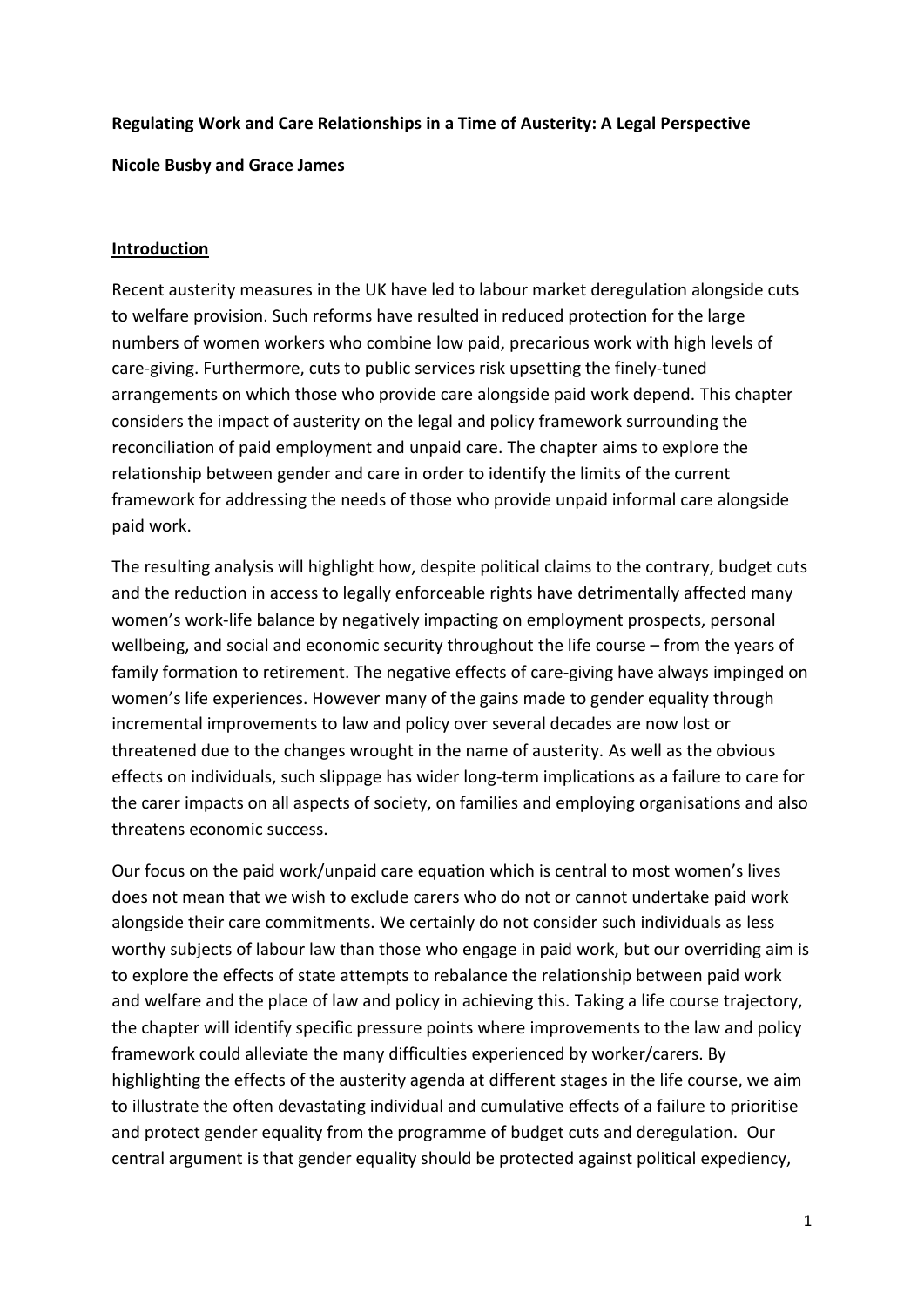especially in times of economic downturn. The chapter concludes by considering how such protection could be guaranteed in the future.

## **Women's Lives, Carers' Lives: Gender, Unpaid Care and Labour Law**

In all industrialised societies unpaid care for family members and other dependent individuals is overwhelmingly provided by women whether they engage in paid work or not (Busby 2011). However, the traditional labour law framework has never accommodated such work adopting a marketised conceptualisation of 'labour' which encapsulates most forms of paid work but which excludes work which is unpaid and consequently viewed as being of no market value (Busby 2011). Furthermore such unpaid work only attracts specific legal protection insofar as it impacts on the individual's ability to perform paid work and is not explicitly accounted for in the regulatory regime so remains hidden from view (Busby 2011; Fudge 2013). The assumptions that underpin this approach have always been flawed (Busby 2011, Fudge 2015) but appear particularly incongruous in the contemporary workplace where the protection of work-life balance is the focus of much attention. Despite the adoption of a more holistic approach to workers' wellbeing through the development of 'family friendly' policies which are intended to facilitate family responsibilities and associated requirements, legal protection is still largely focused on the 'paid employment' part of the equation so that workers who also provide unpaid care are viewed as 'the other' in contrast to the normative paradigm, i.e. the full-time, permanent, unencumbered (male) worker.

In the UK, the rationale underpinning law's provision has been slow to catch up with social changes such as the post-war rise in women's labour market participation, the growth in the number of lone parent families and other less 'traditional' family forms. Thus the resulting law and policy framework takes a heteronormative approach to balancing personal and paid work responsibilities. By viewing those who provide high levels of unpaid care alongside paid employment as exceptions to the norm, the law seeks to provide remedial measures which are primarily aimed at enabling such workers to remain in the labour force through, for example, anti-discrimination laws, maternity rights and protection for part-time workers. These generally depend on a high degree of market regulation. Such employment rights have been incrementally bolstered by associated welfare measures and tax credits and the provision of public services which, in various combinations depending on personal circumstances, are aimed at providing individuals and their dependants with an adequate standard of living. Whilst such a welfare/work mix may be capable of facilitating a necessary degree of flexibility for individual care arrangements, its reliance on economic and social policy does not provide any guaranteed protection, leaving worker/carers vulnerable and particularly susceptible to changes in political ideology.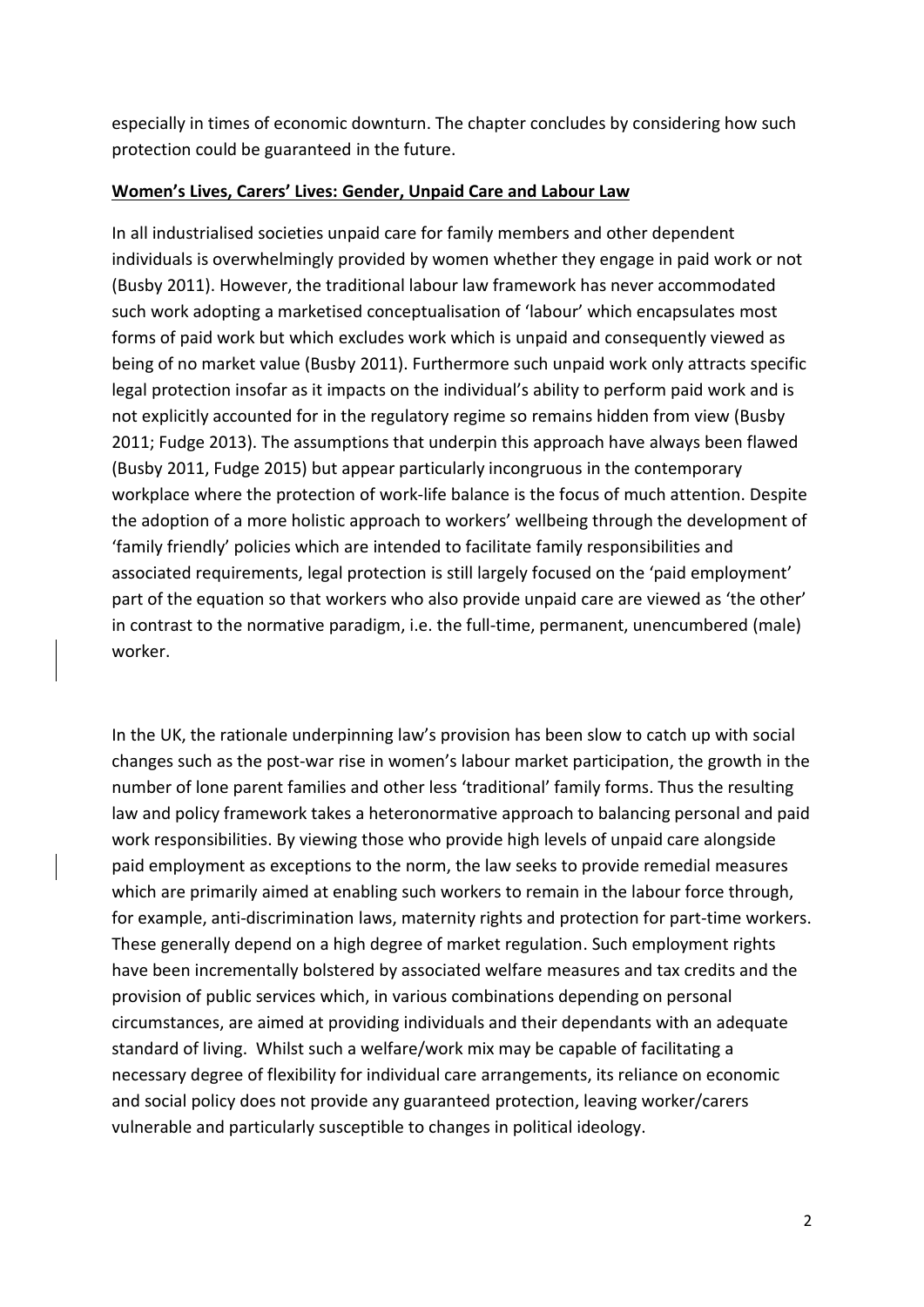The sweeping changes introduced by the UK's Coalition Government (2010-2015) and carried forward by the current Conservative Government in the name of austerity are the specific focus of this chapter. Driven by a neo-liberal agenda, many of the changes enacted are, on their face, 'gender blind' as they were not specifically targeted at women or those who perform unpaid care. However, their impacts reveal unintended consequences which could have been avoided if equality impact assessments had been carried out and alternative courses of action considered. Some of these measures are indicative of a deregulatory approach to employment law, such as the increase in the unfair dismissal qualifying period from one to two years introduced in April 2012 (see Employment Rights Act 1006, amended s. 92(3)(2)). The impact of this amendment will be felt by those women who work in precarious and unprotected areas of the labour market who will find it difficult to build up the longer service requirement due to the demands of balancing care commitments with paid work. The Coalition Government's non-enactment of certain provisions under the Equality Act 2010 has had similarly disproportionate effects on groups of women workers. The 'new approach' to equality (May 2012) led to the shelving of the Act's fledgling attempt to address intersectionality (Crenshaw 1991) by enabling actions based on two grounds of discrimination to be brought (s.14) and the prohibition of third party harassment (s.40) as the estimated annual costs to businesses of £350m were deemed too high (HM Treasury 2011). However, no account was taken of the personal and financial costs to the individual resulting from a loss of employment because you happen to be black and a woman (*Bahl v The Law Society and others* [2004] IRLR 799) or subjected to workplace discrimination by an individual who happens to be outside of your employment contract (*Burton and Rhule v De Vere Hotels* [1996] IRLR 596).

Furthermore, the socio-economic duty (s. 1) which would have required public bodies to assess their approach to inequalities caused by class factors encouraging improvements in, for example, health and education outcomes in more deprived areas was also abandoned. Announcing this decision, Home Secretary and (then) Equalities Minister Theresa May stated,

"Even as we increase equality of opportunity, some people will always do better than others… I do not believe in a world where everybody gets the same out of life, regardless of what they put in. That is why no government should try to ensure equal outcomes for everyone." (May 2010)

The overt rejection of equality of results is not new to the UK's law and policy framework which has always aimed at the achievement of formal equality through the provision of equal treatment. However, this explicit retreat to the traditional position from what appeared, at least ostensibly, to be the beginnings of an alternative means of overcoming inequalities, surely amounts to a retrograde step. In addition, the withdrawal of the means of challenging breaches of the Equality Act and other employment protection provisions through the assertion of statutory rights has severely threatened workers' access to justice.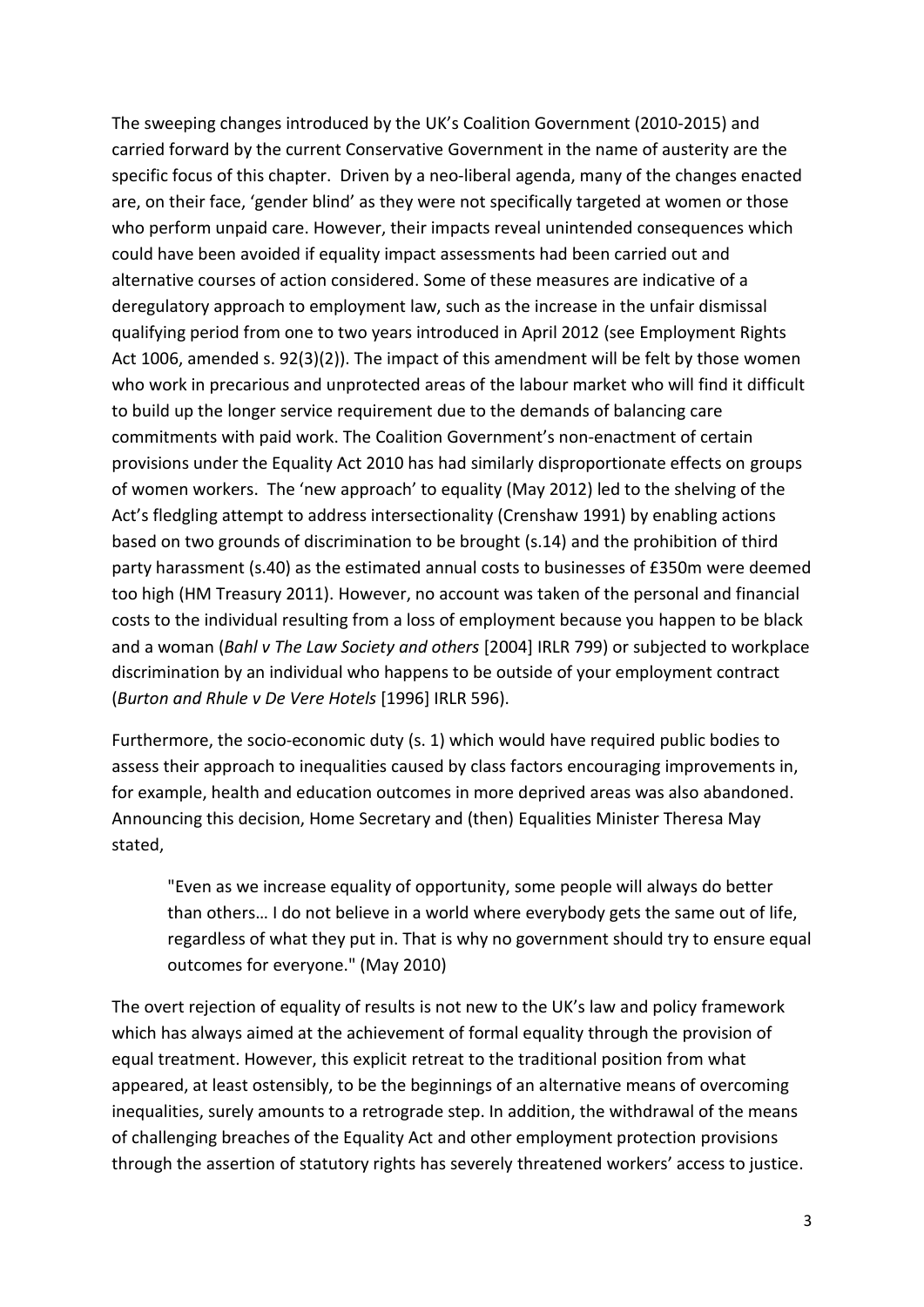In the remainder of this chapter, we will consider the effects of these and other measures on work-life balance and, in particular, the regulation of paid work and unpaid care relationships.

#### **Pregnancy and Maternity**

For many women the gendered implications of care-giving for labour market participation are often directly experienced for the first time when they are pregnant or have recently given birth. It is a time when women need to leave the labour market for a period of time, in order to give birth, physically recover and, if they choose to, care for the new born during his/her first year. UK employment laws provide fairly generous leave entitlements for mothers. Available under S71-75 ERA 1996 and regulations 4-12A of the Maternity and Parental Leave etc. regulations 1999 (SI 1999/3312), employees are entitled to a maximum period of 12 months leave. To those who qualify leave is paid for 9 months: earnings related for the first six weeks at 90% of her weekly earnings and then payable at the national statutory maternity pay (SMP) rate, or 90% of average earnings if that is less, for 33 weeks, leaving 3 months unpaid. New mothers report taking an average 9-10 months of leave, with those working in certain sectors taking more (manufacturing industries) and others less (education) (see EHRC/BIS 2015, p33). Those who do not qualify for SMP may claim maternity allowance. Interestingly, given the core focus of this book, New Labour, when they came to office in 1997, had intended to extend the payment of SMP to a full year but this was shelved due to economic instability caused by recession, reflecting the vulnerability of such social policies to economic hardship (see Rubery and Rafferty 2013).

Recent legislation has been extended to include those who have a baby through a surrogacy arrangement (The Children and Family Act 2014). It also allows parents to share care-giving responsibilities during this initial period (see Mitchell 2015). Laws are also in place to protect working women from unfavourable treatment during pregnancy and maternity leave. The Equality Act 2010 s.18 prohibits unfavourable treatment because of pregnancy or illness suffered as a result of it or because she is seeking to exercise or has exercised her entitlement to maternity leave. Protection is from when the pregnancy begins to until the end of maternity leave (the 'protected period') and if the treatment is unfavourable it is likely to be automatically unfair, contrary to the Employment Rights Act 1996 (ERA) S.99. EU legislation also provides protection (see The Equal Treatment Directive 76/207/EEC (now, Recast Directive 2006/54/EC) and the Pregnant Workers Directive 92/85/EEC). A body of EU case law has been developed over the years, extending the rights and protection to mothers, albeit in a disjointed way that has often been criticised for failing to promote more equal parenting (see for example, Busby and James 2015; Caracciolo Di Torella and Masselot 2001; McGlynn 2001).

Despite this fairly robust legal framework, tens of thousands of women annually experience pregnancy and maternity related discrimination at work. A recent investigation headed by the Equality and Human Rights Commission (EHRC) and the Department for Business,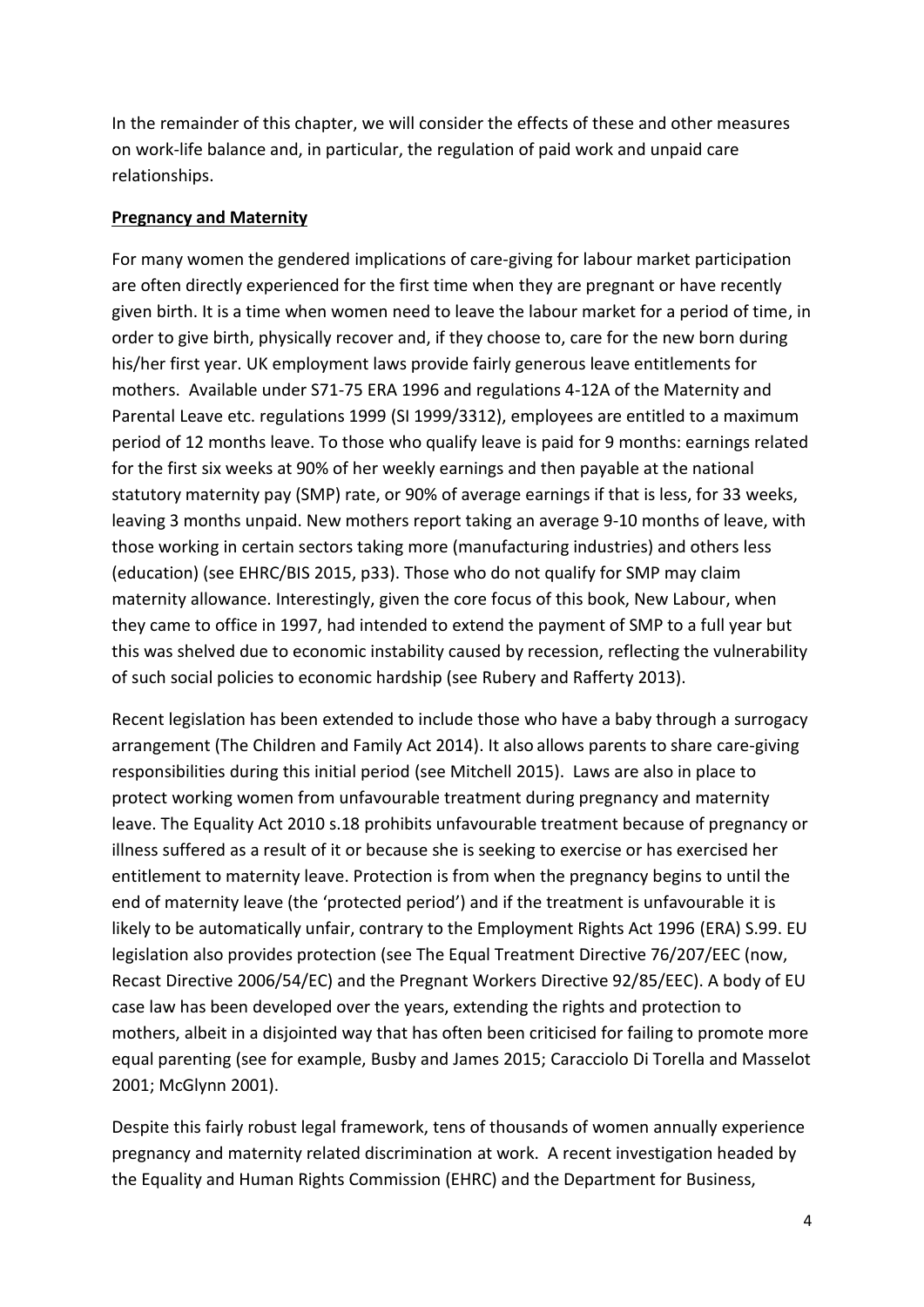Innovation and Skills (BIS) estimates that as many as 54,000 women are annually dismissed, made compulsorily redundant while others are not or are treated so poorly that they feel they have to leave their jobs (EHRC/BIS 2015). Many, around 100,000 women a year, experience harassment and negative comments relating to pregnancy and flexible working from employers and colleagues and a third felt unsupported by their employer at some point when pregnant or returning to work, whilst one in ten were discouraged from attending antenatal appointments. This confirms equally disappointing figures from a previous investigation (see Equal Opportunities Commission, EOC 2005) and underscores the fact that very little is being done to effectively tackle the problem (see James 2009). Indeed the only current method of challenging this unlawful behaviour is through individual legal action – a means of legal enforcement that has always been flawed (see Dickens 2012) but which, as will be highlighted below, has been severely restricted as a result of recent measures. In the remainder of this section we demonstrate how an already fragile system for enforcing employment law rights and protections is now severely flawed, making it incredibly difficult for this group of claimants to access justice following pregnancy and maternity related discrimination. Tens of thousands of women annually experience pregnancy or maternity related discrimination and in what follows we discuss three key ways in which austerity focussed reforms have detrimentally affected their ability to pursue a legal action against offending employers.

First, certain funding cuts have made it very difficult for any claimants to access legal advice when they suspect that their treatment at work is unlawful. The availability of free legal advice for employment related disputes has always been precarious but cuts to advisory services and the abolition of nearly all civil legal aid in 2013 has crippled the system. Approximately £320 million was cut from the legal aid budget, with further cuts, of approximately £220 million annually, planned until 2018 (Legal Aid, Sentencing and Punishment of Offenders Act 2013; Bowcott 2013). The EHRC, an important provider of information and advice for claimants who have suffered discrimination, has had its budget cut from £70 million to £17.1 million and many providers of free legal advice are closed or struggling to stay open and /or meet demand (Bowcott 2013). At Maternity Action, a charity, 'demand for telephone advice consistently outstrips… capacity' (Maternity Action 2012, p4).

The importance of legal advice at this initial stage is beyond doubt. It is key in helping individuals navigate the law to determine whether their personal experience might have some resolution in law (see Busby and McDermot 2012). For claimants who are pregnant or have recently given birth and are therefore caring for a new born, it can mean the difference between raising grievances and accessing justice or not. In addition, legal advice can help an individual to understand the true scope of her claim – for example, including a claim for unfair dismissal where relevant (see James 2009).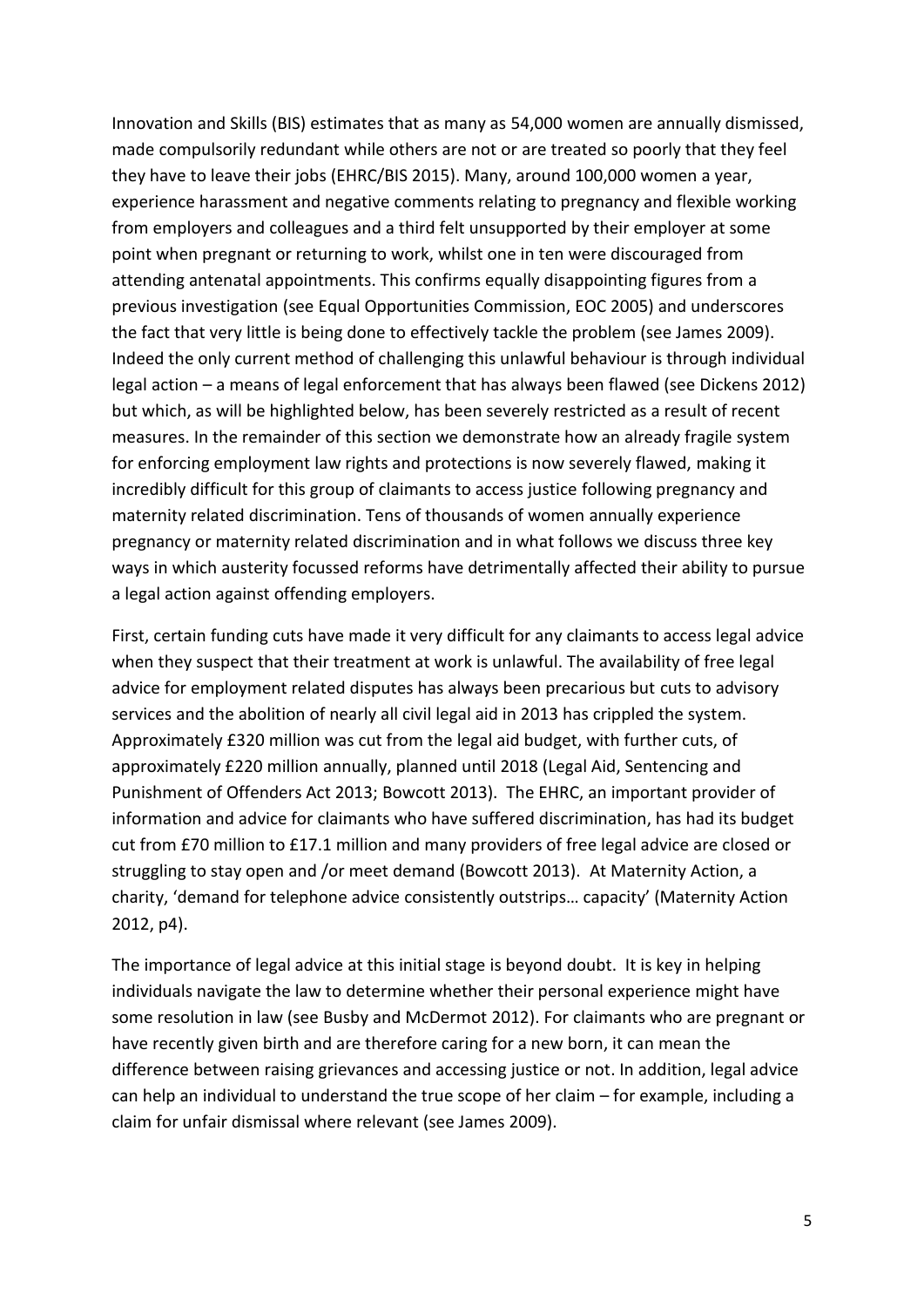The second hurdle that these claimants now face, as a result of recent measures introduced by the Coalition government to reduce the number of claims being taken to employment tribunals, is compulsory early Advisory, Conciliation and Arbitration Society (ACAS) conciliation. Since May 2014 all potential claimants are required to notify the ACAS, of any disputes and having done so, will be contacted by a conciliation officer whose primary role is to 'act as broker' (see Dickens 2012: 37) rather than advisor and to help the parties resolve the dispute, and agree a binding settlement where relevant, without going to tribunal. Time limits for bringing claims to tribunals are paused for a calendar month in the first instance and a further 14 days if both parties consent. Only if no settlement can be reached will a certificate be issued allowing a claim to be lodged at tribunal.

During the first year of operation 83,000 cases were dealt with by early conciliation and 63% of these did not proceed to tribunal – and of those that did, the majority of cases were settled prior to full tribunal hearing (ACAS 2015). In many ways this new procedure is fulfilling its mandate and keeping the tribunal's case load down. However, the process is fairly formal and its ability to deliver an effective service to individuals has been questioned (McDermont and Busby 2012). In addition, it elongates the timeframe and, for those claimants who are pregnant or have recently given birth, can present an additional stress, especially as they will receive no support from ACAS in terms of evaluating or articulating their claim within the legal framework. Interestingly research suggests that claimants spend an average of 27 hours on the dispute (ACAS 2015): a considerable time commitment for most claimants, but a potentially mammoth undertaking for women with new born babies. It is ironic that the law insists a woman takes 2 weeks compulsory maternity leave for health and safety reasons (ERA 1996 S.72), yet we remain 'blind' to the potential impact of childbirth and care-giving upon *her* ability to access justice in this context. As discussed elsewhere, the process was not designed with pregnant and new mothers in mind which epitomises their invisibility in this context,

'the very act of treating these claimants as though they are the same as all other claimants privileges an assimilation model that has proved to be inadequate in terms of the standards we set through legislation relating to pregnancy. Yet it is, oddly, considered an acceptable approach in terms of the mechanics of the law' (James 2009, p101; see also James 2007).

The third measure to severely hamper potential claimants' ability to access justice was also introduced under the Coalition government. In 2013, employment tribunal fees were introduced, designed to reduce the number of vexatious claims that were thought to be overburdening the tribunal system (although no sound evidence was ever presented to support this claim) and to remove the cost burden 'from hardworking taxpayers' (Shailesh Vara, Justice Minister quoted in 'Employment tribunal fees a 'victory' for worst employers' Financial Times, 28<sup>th</sup> July 2014). The level of fee is determined by the type of claim: Type A claims are the fairly straight forward cases and require an issue fee of £160 and a hearing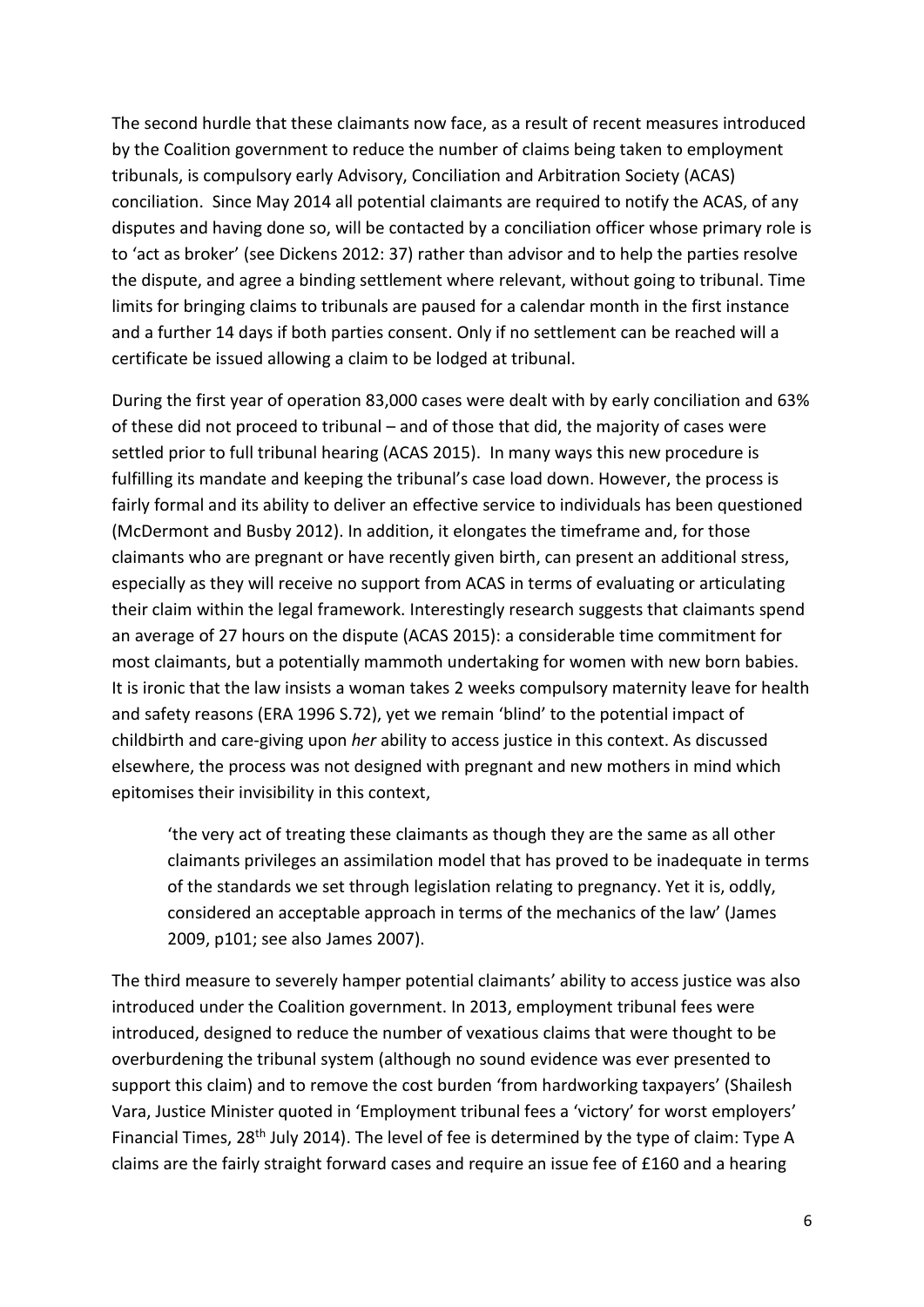fee, if needed, of £230. Type B claims are the more complex cases and impose an issue fee of £250 and a hearing fee of £950. If, in due course, the claimant wants to appeal the decision a further fee of £400 is charged to lodge the case at the Employment Appeal Tribunal (EAT) and an additional £1,200 is charged for the hearing (Employment Appeal Tribunal Fees Order 2013 SI2013/1893). The fees apply to all claimants unless they qualify for remission, which analysis suggests very few households do (TUC 2013 cited in Dunstan 2013 at p10).

Evidence suggests that a large number of claimants are, since the introduction of fees, unwilling to register an action at an employment tribunal. There was a 79% drop in the number of applications lodged from October to December 2013, compared with the same period in 2012 (MOJ 2014) and there has been a gradual ongoing reduction ever since (MOJ 2015 and ACAS 2015). Interestingly, within a year of the introduction in July 2013 of employment tribunal fees for claimants, sex discrimination claims had fallen by 91%. The recent ACAS research found that 45% of claimants whose cases did not result in a settlement decided against submitting a claim to an employment tribunal and 26% of those stated that fees were the reason for not doing so (ACAS 2015).

When these fees are placed in the context of a significant rise in the cost of living, widespread pay freezes, cuts to social security benefits (such as child benefit) and plans for further significant cuts to welfare expenditure, the decline in tribunal claims is unsurprising. As the Chief executive of the Citizen's Advice Bureau (CAB), Gillian Guy, put it when calling on the government to review its policy on tribunal fees,

'the risk of not being paid, even if successful, means for many the employment tribunal is just not an option. The cost of a case can sometimes be more than the award achieved and people can't afford to fight on principle any more' (Gentleman 2014).

For a potential claimant discriminated against because of pregnancy or maternity leave the fees are an even greater deterrent as she faces additional costs associated with a new baby, including baby merchandise, the prospect of leave without pay and concerns about future employment and childcare costs (in relation to the latter, see Family and Childcare Trust 2015). Indeed, as highlighted by Maternity Action during initial consultations, the fees impact on the number seeking redress through the tribunal system – a number which is already very low - but also significantly reduces the deterrent effect of the law which could result in increased incidence of discrimination (Maternity Action 2012).

Overall, these recent modifications to the dispute resolution system have had a huge impact on all those who face disputes at work and the impact on pregnant and new mothers at work is specific to them. Very few women who experience pregnancy and maternity related discrimination at work actually pursue a legal action. According to 2005 research, about 71% of those who experience problems of this nature at work take no action (formal or informal) at all (EOC 2005). Whilst we ought not to assume that litigation is necessarily the best or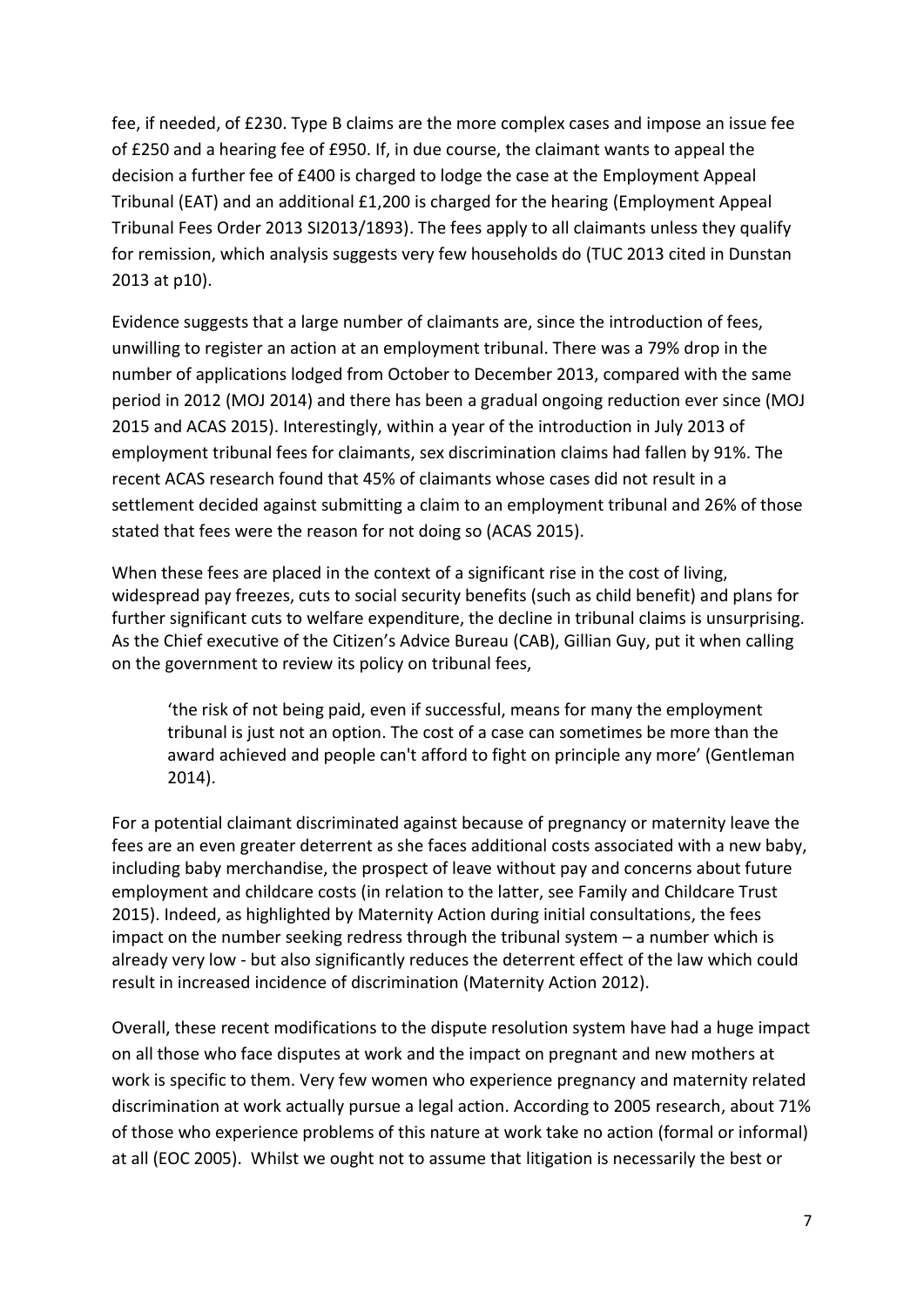most rational route for all women who experience discrimination, especially given the potential stress and financial implications, it is fundamentally important that we provide these women with a realistic means of legal redress and begin to research and address the reasons and rationale for this 'litigation gap' (James 2009). In 2005, the EOC inquiry concluded that

'The current law protecting pregnant women and women who have been pregnant operates remedially. A woman who is wronged by any failure to comply with the law must take enforcement action. The majority do nothing. No government or other body intervenes on a woman's behalf and there is currently no duty upon employers to demonstrate compliance with the law. There is therefore little incentive for employers to comply with the law and little deterrent for them not to comply. As a result most pregnancy discrimination is going unchallenged and unmonitored' (EOC 2005, p91).

Ten years later, we are still failing to adequately support the growing number of women who are treated unlawfully at this critical point in their life-course. The impact on worker/carers is significant as illegal workplace practices and behaviour are no longer subject to the requisite degree of scrutiny and too often go unchallenged and unpunished, enabling and encouraging bad practice to flourish.

# **Informal Care Provision and Women's Employment**

The difficulties outlined above in relation to the assertion of what are, after all, statutory rights, are not confined to the period preceding and following childbirth. Most women continue to provide unpaid care far beyond the years of childbearing. Many move from one care commitment to another, from caring for children to caring for elders, and women's paid work experience is profoundly affected by this 'second shift' (Hochschild and Machung 1989). It is estimated that over 6.5 million people currently provide care for adults who are ill, frail or disabled and that figure is predicted to rise substantially in coming years (Carers UK 2012 and James and Spruce 2015). Women are more likely than men to be carers for elderly dependants and more likely to be dual-carers, caring for their children and elderly dependants (Agree, Bisset and Rendall 2003). Women more often provide such care at the point in their life course when it 'is likely to have the most significant impact on their careers and earning power' (Carers UK 2013 at p57). As a result of their disproportionate share of care commitments, women are far more likely than men to be reliant on the welfare state, whether they are 'in work' (i.e. paid employment) or not, so that state intervention has been central in improving women's lives on their own terms and, in this respect, has been identified as a 'key plank of second wave feminism' (Conley 2012, 16). However, the advent of the austerity agenda in 2010 has seen a whole raft of supportive measures swept away by the incoming tide of budget cuts based on the 'cut fast, cut deep' approach to fiscal management which favours disinvestment by the state over revenue raising through taxation.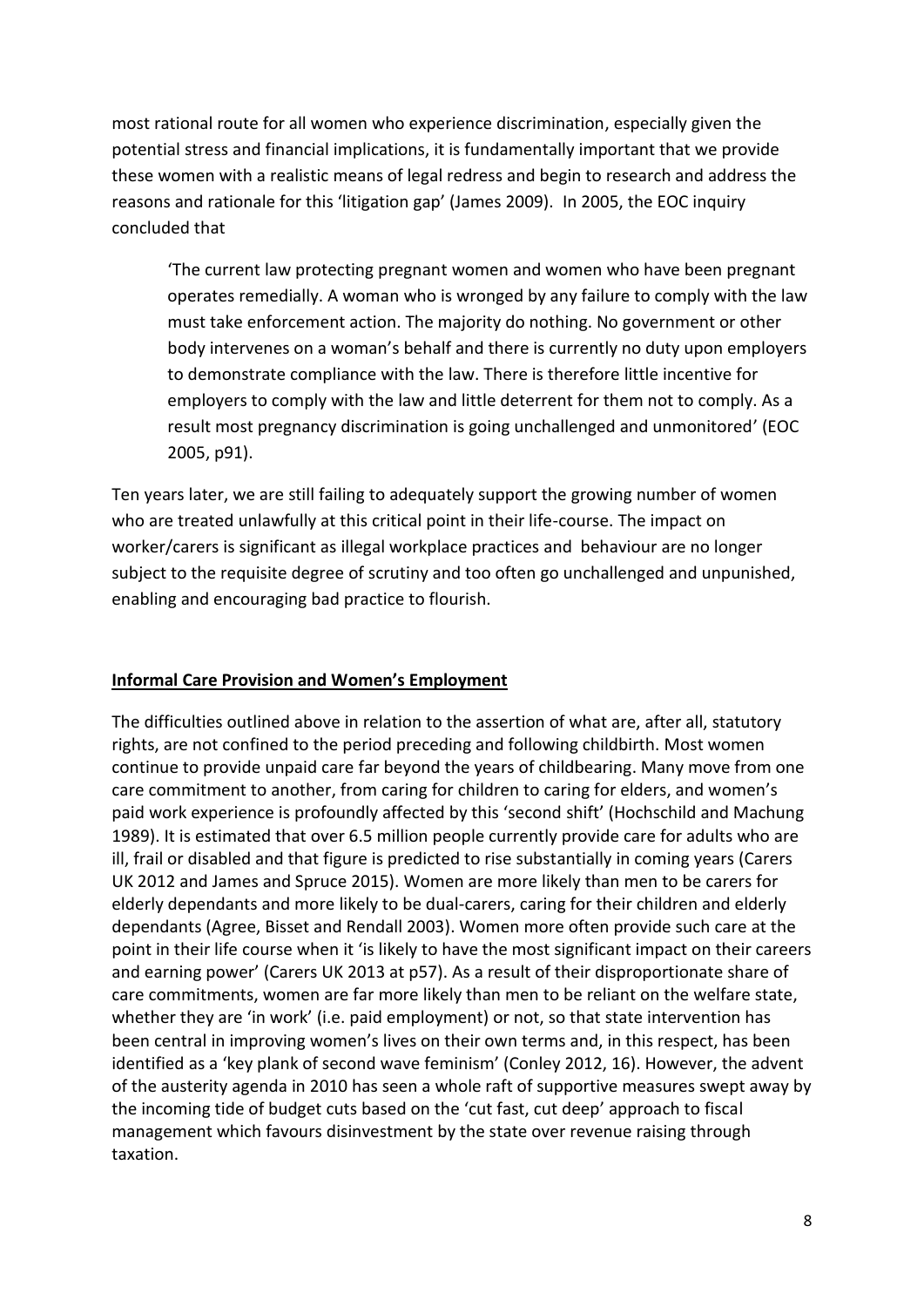Following the general election in 2010, the Coalition Government's Emergency Budget claimed that deficit reduction would be achieved at a ratio of 77:23, that is, roughly 77 per cent through cuts in spending and 23 per cent through higher taxes (Osborne 2010). However, subsequent analysis by the Institute of Fiscal Studies (IFS) calculated that by 2013 the ratio was actually 85:15 in favour of cuts (Paul Johnson, Director of the IFS quoted in 'IFS analysis of spending review highlights tax shortfall', the Guardian  $27<sup>th</sup>$  June 2013). The Coalition's strategy has required large-scale cuts to social security and tax credits as well as to public service provision. Evidence, drawn from a range of sources, has shown that the cumulative impact of this strategy has been detrimental to gender equality in terms of income, services and jobs (Women's Budget Group 2011; Institute of Fiscal Studies 2011: House of Commons' Library 2013).

The effects of such an approach to deficit reduction have been particularly harsh for those women who have, or have had, high levels of care commitments, such as lone mothers or single female pensioners. Since June 2010 the House of Commons Library has calculated the source of Treasury revenue both from cuts in expenditure and changes in direct taxation. This analysis, which highlights the impact of each measure on an individual's income and then calculates the gender split of that measure, has consistently found that around three quarters of Treasury income comes from women, despite the fact that their incomes tend to be lower than men's. By the 2013 Budget this data showed that since 2010 a total of £11,454m (79 %) had been raised from women compared with £2,956m (21 %) from men (House of Commons' Library 2013).

The Women's Budget Group has analysed how the changes to indirect taxation have affected the incomes of different types of households as a proportion of their income, finding that increasing VAT had a particularly harsh effect on the incomes of lone mothers, workless households with children and women living on their own. An interesting comparison can be drawn between this policy and the Chancellor's fuel duty tax giveaway which benefited single men and households with male earners the most, and women lone parents and single female pensioners the least (Women's Budget Group 2011). Tax (break) incentives have little impact on women's lives as nearly 4 million people earn too little to pay tax, 73% of whom are women (Women's Budget Group 2011: 3). Research by the IFS, commissioned by the Fawcett Society, analysed and projected the cumulative impact of tax and benefits changes between 2010–11 and 2014–15, finding that lone mothers are set to lose the most as a proportion of their net income when compared with all other types of household (Institute of Fiscal Studies 2011).

While there is no suggestion that worker/carers are necessarily the intended targets of the austerity cuts, the particular ideology on which the current strategy is founded is worthy of consideration. As outlined at the start of this chapter, labour law's failure to acknowledge unpaid care provision as 'work' has left it outside of the law and policy framework. As well as leaving many worker/carers without adequate employment protection, this exclusion has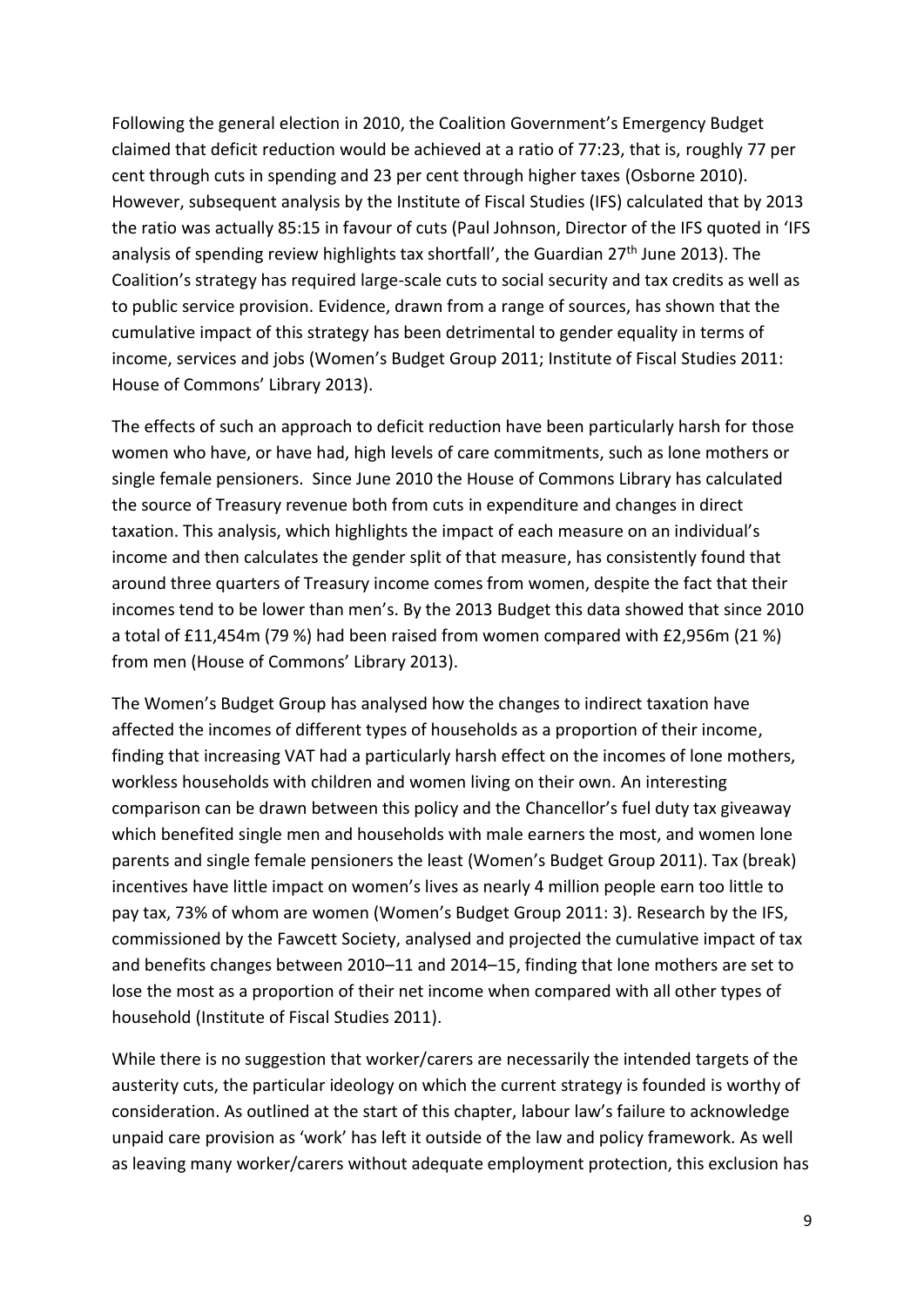resulted in a lack of recognition of the contribution made by such labour which goes far beyond the immediate recipient of care as it is also of undeniable benefit to employers, the state and society as a whole. Employers benefit directly because, for every (male) worker who is able to comply with the normative paradigm of the unencumbered worker, there is likely to be one or more (female) carers providing varying degrees of support for children, elders and others. The state benefits in obvious ways through the sharing of the 'burden' of care, by which the free labour provided enables resources to be allocated elsewhere. In fact, it can be argued that, without the effort expended by carers in nurturing and supporting others, capitalism would founder (Busby 2011: chapter 3). The benefits to society are, thus, manifold as, through the giving of their time, and emotional and physical support, carers make an intrinsic and critical contribution to the very fibre of what binds individuals together (Herring, 2013). However, rather than being recognised as an asset, the sense of solidarity and interconnectedness that lies at the heart of the care relationship poses the greatest threat to any sustained state support for worker/carers. This is because of the general shift away from what is deemed to be state dependency towards a greater emphasis on the free market as provider. Neo-liberalism's focus on individual autonomy is detrimental to care relationships and the mechanisms and frameworks that support them. Although by no means a new development, the high value attributed to individualism has been fast-tracked by the austerity agenda.

The provision of care is often dependent on the existence of a personal relationship, or affective dimension by which we are all bound together in mutual ties of love and affection (Kittay 1999). This personal requirement makes care impossible to commodify so that it is difficult to place within a market structure. However, care also entails a task-centred approach encompassing less profound, more mundane but equally crucial and demanding 'body work', which incorporates the cleaning, the feeding, the assistance with bodily functions and the administration of medication (Stewart 2013). This work is crucial but is grossly undervalued even where it *is* performed in return for payment (Pennycook 2013). Even without austerity, it is women who disproportionately bear the costs of care, be it through the 'motherhood penalty', which results in lower earnings and reduced job security throughout pregnancy and beyond, through the precariousness of paid work and consequent impacts on individual work-life balance in employment, or through the likelihood of living – and supporting others - in poverty due to gendered pay gaps or reduced pension entitlement in old age. It is revealing that the exponential growth of the paid care sector in recent years has not been accompanied by an improvement in pay and other conditions for care workers who continue to be among the most precarious workers in the UK and elsewhere (Pennycook 2013). That the majority of such workers are female migrants is, perhaps, unsurprising but this fact also points to a number of interrelated solutions which will be set out in the concluding section.

#### **Conclusions**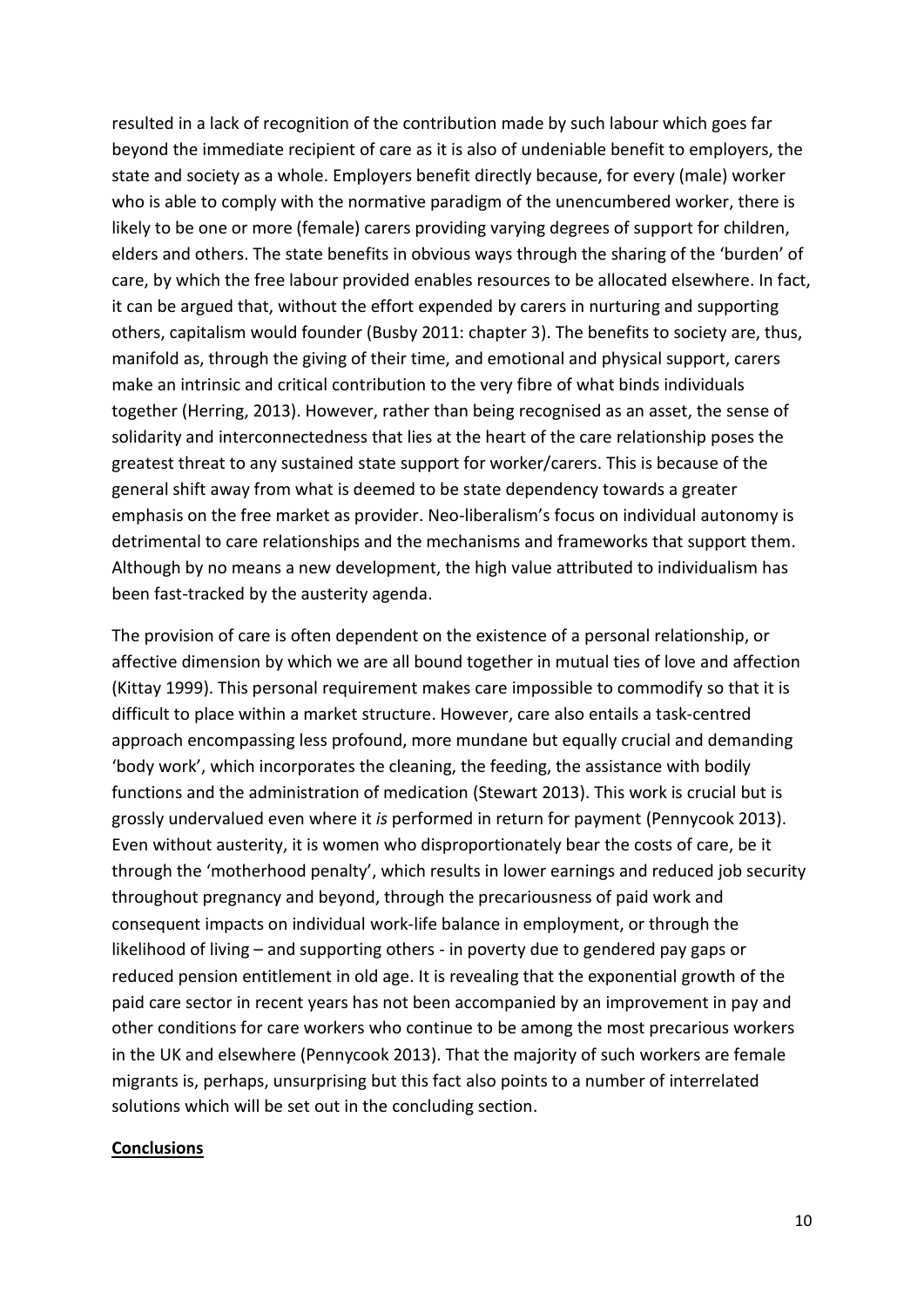This chapter has explored the impact of austerity policies on work/care relationships. As our analysis has shown, the provision of unpaid care exacts a high price from women throughout their working lives, from experiences of pregnancy discrimination and the motherhood penalty through to retirement with many poorly served by length of servicebased or final salary pension arrangements. Such experiences pre-date the current austerity agenda but recent policy choices have undoubtedly led to a reduction in the levels of employment protection available as well as in other areas of state support with negative impacts on work-life balance.

In closing we offer some suggested solutions to the individual problems outlined here, which together provide an alternative strategy to the current austerity agenda. These proposals offer an alternative feminist response capable of guarding against the reversal of gains made in gender equality on the grounds of political ideology. They do this by challenging the notion of 'austerity', at least in its current conceptualisation which characterises those who depend on state support (in its various guises) as a means of providing for themselves and their dependents as somehow irresponsible and/or feckless and thus part of a 'problem' that needs to be eradicated (Busby 2014).

The first and most important solution is a general recognition of the social benefits and economic contribution of care-giving whether it is paid for or unpaid and provided alongside paid work or not. As well as being accompanied by a comprehensive system of publicly funded and affordable childcare and other types of respite suited to the needs of carers and recipients, such recognition should be supported by accessible statutory rights which can be effectively enforced. As the consideration of pregnancy and maternity has shown, without access to justice, bad employment practices, including discrimination, flourish. However, legal solutions which aim to compensate victims for the effects of such practices are not enough. In isolation such redress does nothing to challenge the root causes of inequality and neither does it help to 'normalise' the personal characteristic or condition underlying the disadvantage (Busby 2013). Alongside its traditional reactive approach law should act as an agenda-setter, capable of challenging stereotyping and stigma by establishing and supporting alternative normative behaviours. In order to achieve this in the current context gender equality and access to justice must be guaranteed rather than open to the threat of future political expediency.

Furthermore, the currently dormant provisions of the Equality Act outlined at the start of this chapter should be enacted and the rationale which originally underpinned the development of the Act (Hepple 2015: 6-10) reasserted and extended so as to provide a focus on the achievement of equality of results rather than opportunities. Such an approach would recognise the historical disadvantage suffered by women carers and the persistent and pernicious effects of this on employment and other life experiences. The impact of the cumulative effect of a range of personal characteristics on women's lived experiences should be addressed and, rather than the narrow focus on dual discrimination originally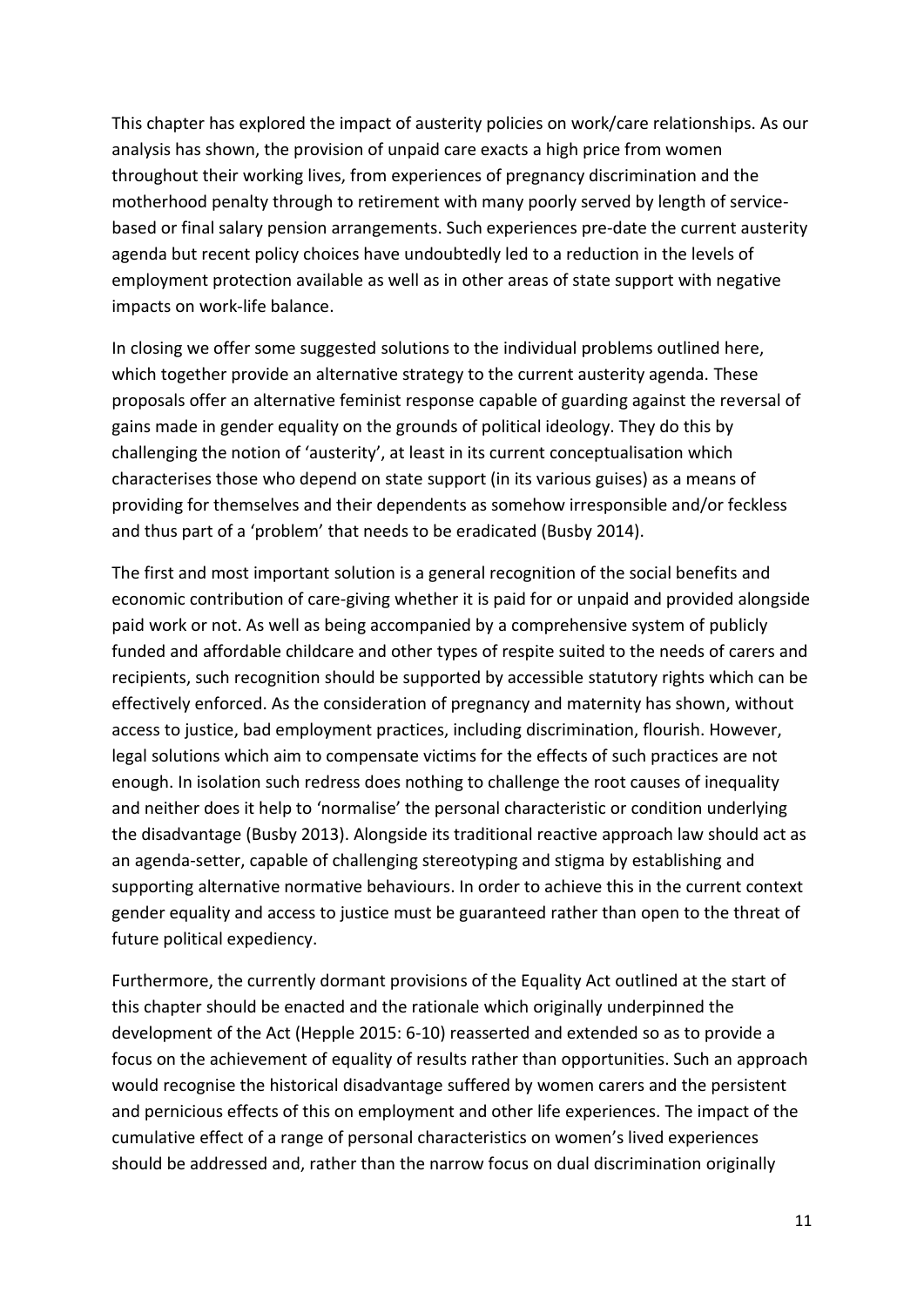provided by the Act, the concept should be broadened out to encompass the concept of intersectionality. All policies aimed at reducing state involvement in social provision should be gender impact-assessed and alternative measures taken where necessary. Finally, and crucially, employers and the state must take whatever measures are necessary to achieve a shift away from women's current position as the primary providers of care towards a more equal allocation of responsibility so that men are encouraged and enabled to share equally in shouldering the burdens and reaping the benefits of care-giving.

# **References**

ACAS (2015) Research Paper: Evaluation of Early ACAS Conciliation 2015 available at [http://www.acas.org.uk/media/pdf/5/4/Evaluation-of-Acas-Early-Conciliation-2015.pdf.](http://www.acas.org.uk/media/pdf/5/4/Evaluation-of-Acas-Early-Conciliation-2015.pdf)

Agree, E., Bissett, B and Rendall, M (2003) 'Simultaneous Care for Parents and Care for Children Amongst Midlife British Women and Men' 112 *Population Trends* 29

Bowcott, O (2013) 'cash-strapped law centres turn clients away as legal aid cuts bite' *The Guardian* 18/09/2013 available at [http://www.theguardian.com/law/2013/sep/18/law](http://www.theguardian.com/law/2013/sep/18/law-centres-clients-legal-aid)[centres-clients-legal-aid](http://www.theguardian.com/law/2013/sep/18/law-centres-clients-legal-aid)

Busby, N (2011) *A Right to Care: Unpaid Care Work in European Employment Law*, OUP, Oxford.

Busby, N. (2013) 'Labour law, family law and care: A plea for convergence' in Wallbank, J. and Herring, J. (eds.) *Vulnerabilities, Care and Family Law,* Routledge, Oxford, 181-198.

Busby, N (2014) 'Unpaid care, paid work and austerity: a research note', *Feminists@Law* 4, 1 -12

Busby, N and James, G (2015) 'Regulating Working Families in the European Union: A History of Disjointed Strategies' *Journal of Social, Welfare and Family Law* (forthcoming).

Caracciolo Di Torella, E. and Masselot, A. (2001) 'The ECJ case law on issues related to pregnancy and maternity: an attempt of classification', *European Law Review*, 26: 239-260

Carers UK (2012) *Facts about Carers 2012* Carers UK, London available at [http://www.carersuk.org/media/k2/attachments/Facts\\_about\\_carers\\_Dec\\_2012.pdf](http://www.carersuk.org/media/k2/attachments/Facts_about_carers_Dec_2012.pdf)

Carers UK (2013) *Carers and Family Finances Inquiry* Carers UK, London.

Conley, H. (2012) 'Economic crisis, austerity and gender equality – the UK case', *European Gender Equality Law Review,* 2: 14-19.

Crenshaw, K. (1991) 'Mapping the margins: Intersectionality, identity politics, and violence against women of color', *Stanford Law Review* 43, 6: 1241-99.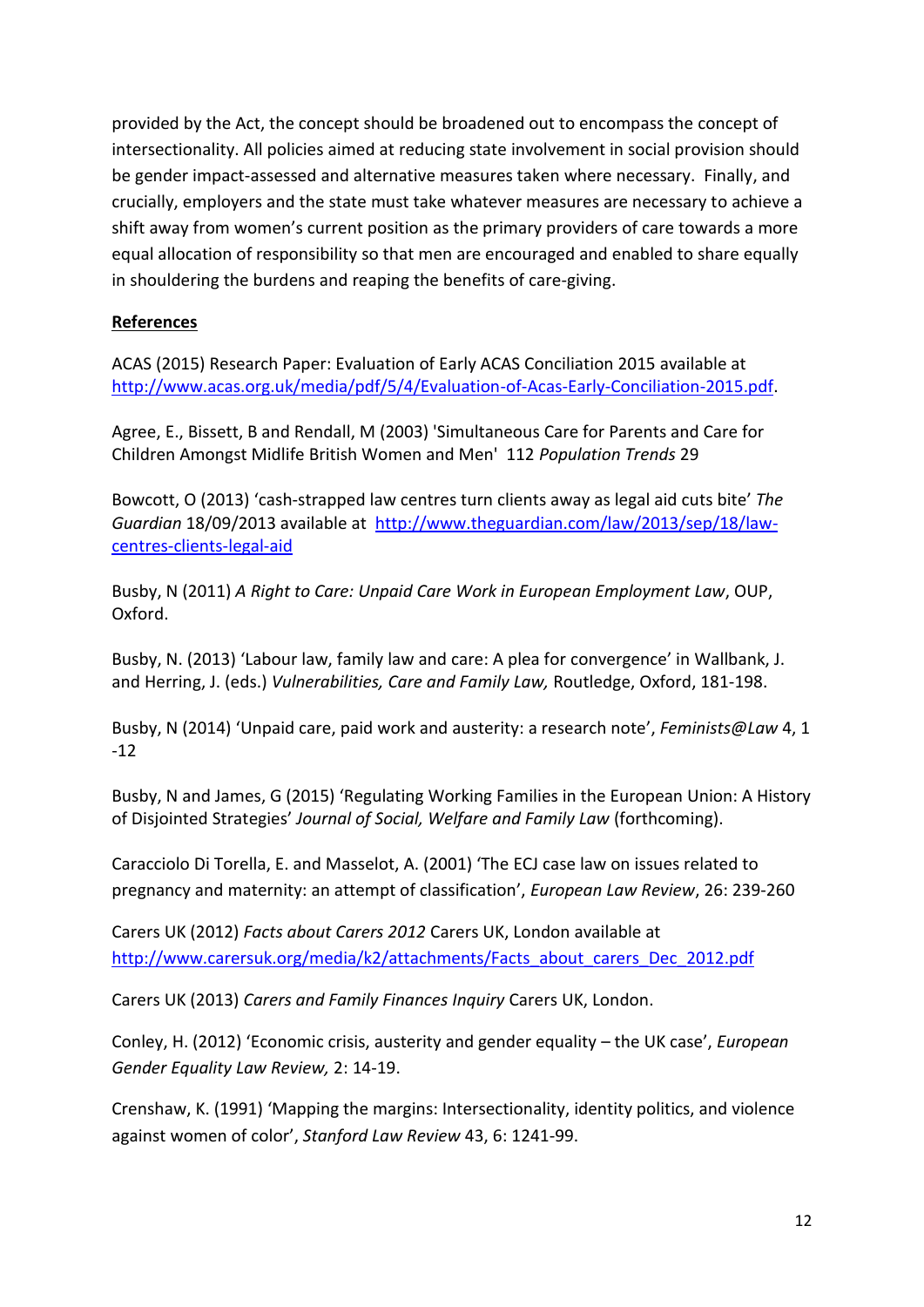Dickens, L (ed) (2012) *Making Employment Rights More Effective: Issues of Enforcement and Compliance* Hart Publishing, Oxford.

EHRC/BIS (2015) *Pregnancy and Maternity-Related Discrimination and Disadvantage First Findings: Surveys of Employers and Mothers* (BIS Research Paper No 235), available at [https://www.gov.uk/government/uploads/system/uploads/attachment\\_data/file/448162/B](https://www.gov.uk/government/uploads/system/uploads/attachment_data/file/448162/BIS-15-447-pregnancy-and-maternity-related-discrimination-and-disadvantage.pdf) [IS-15-447-pregnancy-and-maternity-related-discrimination-and-disadvantage.pdf.](https://www.gov.uk/government/uploads/system/uploads/attachment_data/file/448162/BIS-15-447-pregnancy-and-maternity-related-discrimination-and-disadvantage.pdf)

EOC (2005) *Greater Expectations: Final Report of the EOC's Investigation into Discrimination Against New and Expectant Mothers in the Workplace*, Manchester: EOC available at [http://www.maternityaction.org.uk/wp/wp](http://www.maternityaction.org.uk/wp/wp-content/uploads/2013/09/eocpregnancydiscrimgreaterexpectations.pdf)[content/uploads/2013/09/eocpregnancydiscrimgreaterexpectations.pdf](http://www.maternityaction.org.uk/wp/wp-content/uploads/2013/09/eocpregnancydiscrimgreaterexpectations.pdf)

Family and Childcare Trust (2015) *Childcare Cost Survey 2015* available at <http://www.familyandchildcaretrust.org/childcare-cost-survey-2015>

Fudge, J. (2013) 'From women and labour to putting gender and law to work', *The Ashgate Research Companion to Feminist Legal Theory*, Davies, M., and Munro, V. (eds.) Ashgate, Farnham, 321-329.

Fudge, J. (forthcoming 2015) 'A new vocabulary and imaginary for labour law: Taking legal constitution, gender, and social reproduction seriously' in Brodie, D., Busby, N., and Zahn, R. (eds.), *The Future Regulation of Work*, Palgrave Macmillan.

Gentleman, A (2014) 'Priced out of Court: Why Workers can't fight employment tribunals' The Guardian Sunday 17<sup>th</sup> August 2014.

HM Treasury (2011) *Plan for Growth*, available:

[https://www.gov.uk/government/uploads/system/uploads/attachment\\_data/file/221514/2](https://www.gov.uk/government/uploads/system/uploads/attachment_data/file/221514/2011budget_growth.pdf) [011budget\\_growth.pdf](https://www.gov.uk/government/uploads/system/uploads/attachment_data/file/221514/2011budget_growth.pdf)

Hepple, B. (2015) *Equality: The New Legal Framework* (2nd Ed.) Hart, Oxford.

J Herring (2013) *Carers and the Law* Hart Publishing, Oxford.

Hochschild, A and Machung, A (1989) *The second shift: Working families and the revolution at home*, Penguin, New York.

House of Commons' Library (2013) *Estimating the costs of tax and benefit changes by*  gender, 19<sup>th</sup> November 2013.

The Institute of Fiscal Studies (2011) *The impact of tax and benefit reforms by sex: some simple analysis*, available:<http://www.ifs.org.uk/bns/bn118.pdf>

James, G (2007) 'Law's response to pregnancy/workplace conflicts: a critique' *Feminist Legal Studies* 15: 167-188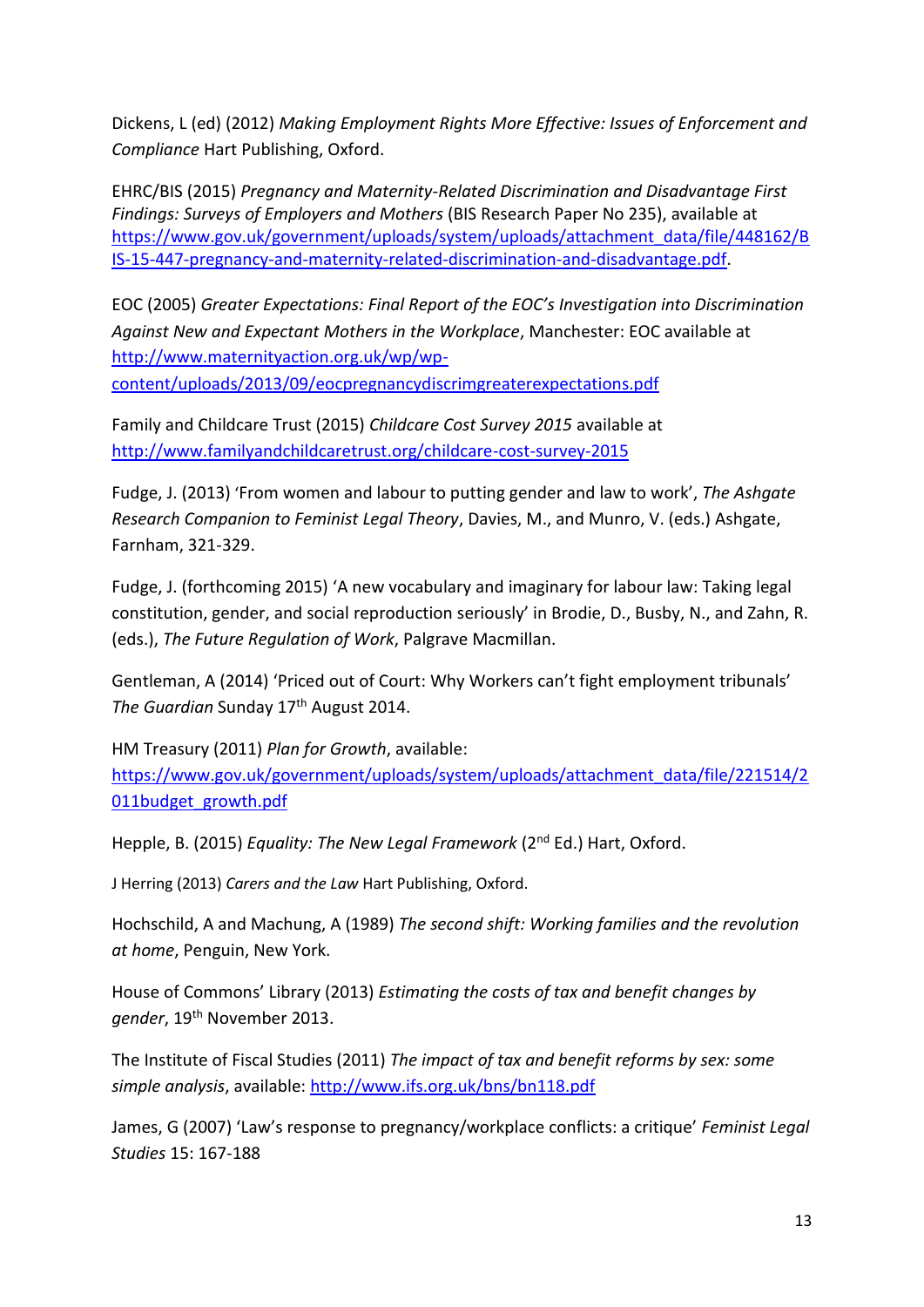James, G (2009) *The Legal Regulation of Pregnancy and Parenting in the Workplace* Routledge, London

Kittay, E. Feder (1999) *Love's Labor, Essays on Women, Equality and Dependency* Routledge, New York.

Maternity Action (2012) *Maternity Action response to the Ministry of Justice consultation CP22/2011 Charging fees in Employment Tribunals and Employment Appeal Tribunals* available at

[http://www.maternityaction.org.uk/sitebuildercontent/sitebuilderfiles/maternityactiontribf](http://www.maternityaction.org.uk/sitebuildercontent/sitebuilderfiles/maternityactiontribfees2012.pdf) [ees2012.pdf.](http://www.maternityaction.org.uk/sitebuildercontent/sitebuilderfiles/maternityactiontribfees2012.pdf)

May, T (2010) *Equality Strategy Speech*, available: <https://www.gov.uk/government/speeches/theresa-mays-equality-strategy-speech> Accessed 20th August 2015.

McDermont, M and Busby, N (2012) 'Workers, marginalised voices and the employment tribunal system: some preliminary findings' *Industrial Law Journal* Vol. 41(2) 2012 166-184

McGlynn, C. (2001) 'European Union family values: ideologies of "family" and "motherhood" in European Union law', *Social Politics*, 8(3): 325-351

Mitchell, G (2015) 'Encouraging Fathers to Care: The Children and Families Act 2014 and Shared Parental Leave' *Industrial Law Journal* 44, 123-133.

MOJ (March 2014) *Tribunal Statistics Quarterly: October to December 2013* available at [https://www.gov.uk/government/uploads/system/uploads/attachment\\_data/file/289342/tr](https://www.gov.uk/government/uploads/system/uploads/attachment_data/file/289342/tribunal-stats-oct-dec-2013.pdf) [ibunal-stats-oct-dec-2013.pdf](https://www.gov.uk/government/uploads/system/uploads/attachment_data/file/289342/tribunal-stats-oct-dec-2013.pdf)

MOJ (June 2015) *Tribunal and Gender Recognition Statistics Quarterly* available at [https://www.gov.uk/government/uploads/system/uploads/attachment\\_data/file/434176/tr](https://www.gov.uk/government/uploads/system/uploads/attachment_data/file/434176/tribunal-gender-statistics-jan-mar-2015.pdf) [ibunal-gender-statistics-jan-mar-2015.pdf](https://www.gov.uk/government/uploads/system/uploads/attachment_data/file/434176/tribunal-gender-statistics-jan-mar-2015.pdf)

Osborne, G (2010) *Emergency Budget Statement*, 22nd June 2010, available: [http://www.publications.parliament.uk/pa/cm201011/cmhansrd/cm100622/debtext/10062](http://www.publications.parliament.uk/pa/cm201011/cmhansrd/cm100622/debtext/100622-0004.htm#10062245000001) [2-0004.htm#10062245000001](http://www.publications.parliament.uk/pa/cm201011/cmhansrd/cm100622/debtext/100622-0004.htm#10062245000001)

Pennycook, J. (2013) Does it pay to care? Under-payment of the National Minimum Wage in the social care sector, Resolution Foundation.

Rubery, J and Rafferty, A (2013) 'Women and Recession Revisited' *Work, Employment and Society* (2013) 27(3) 414-432